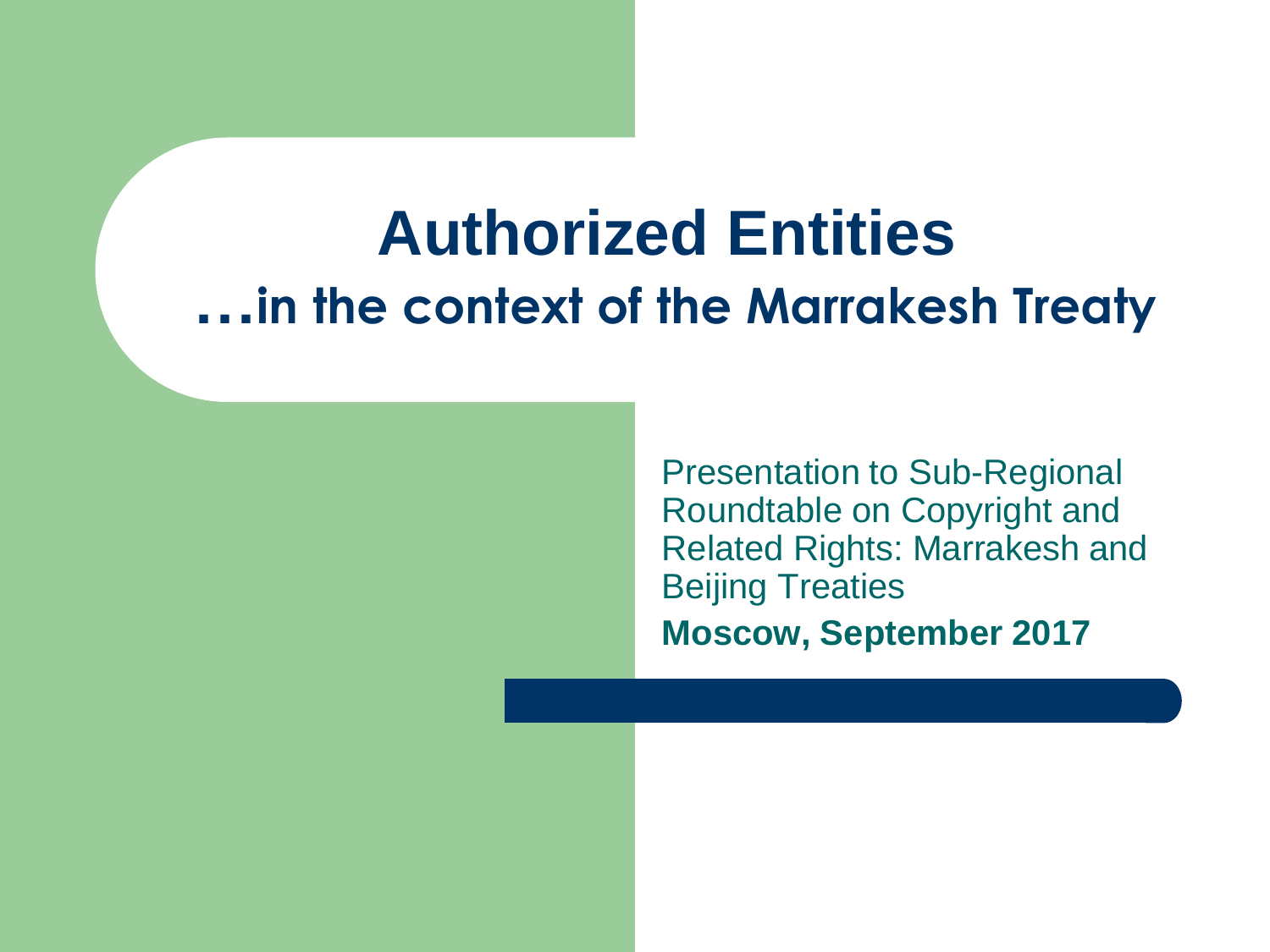# **Content**

- Marrakesh Treaty related provisions
- AE definition
- AE responsibilities
- AE in national law
- Options for Import/export
- Benefits of import/export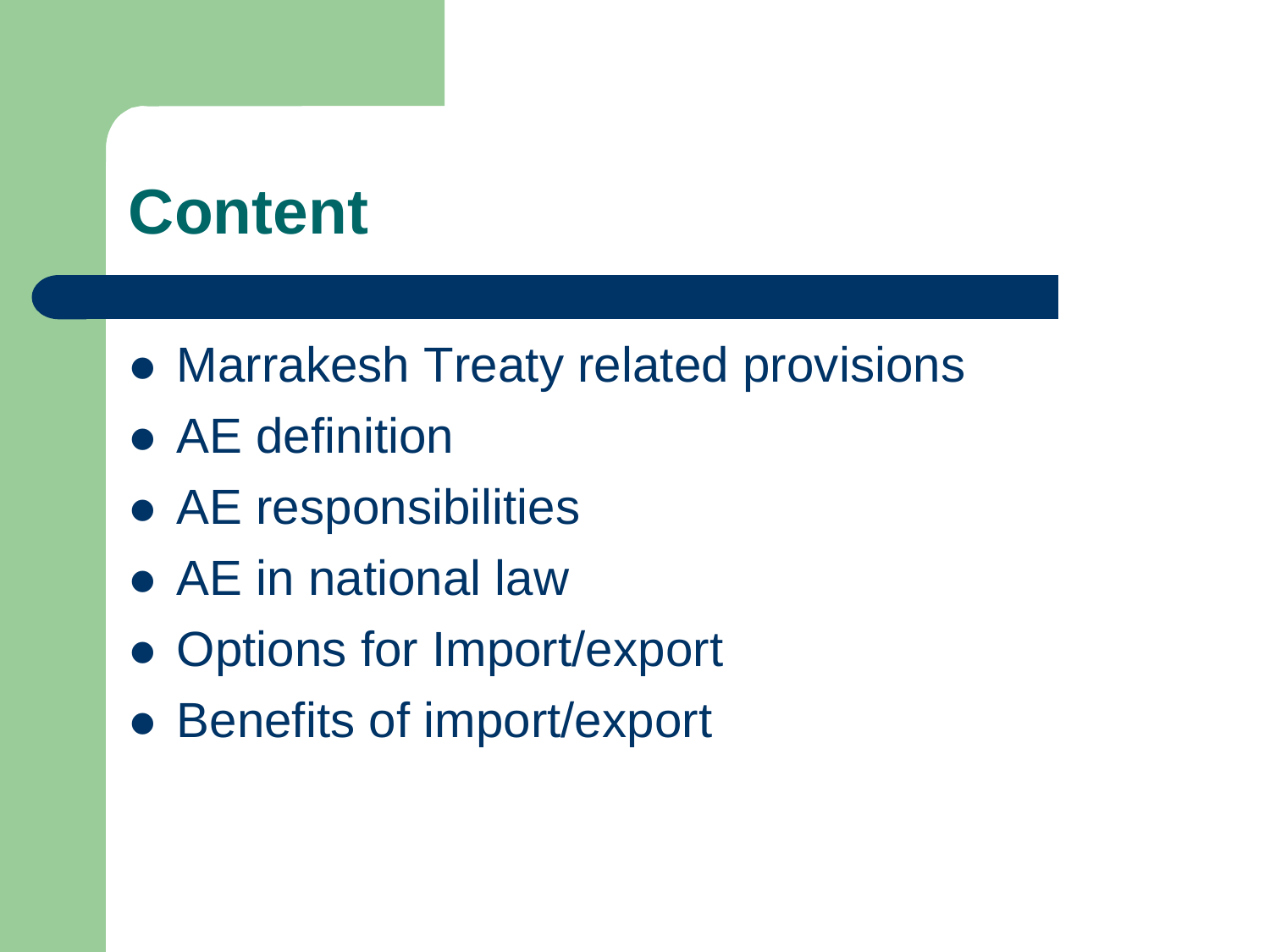#### **Marrakesh Treaty: Related provisions**

**The Treaty aspires to help end the 'global book famine' for people worldwide who cannot read conventional print because of a disability**

- Allows the **creation and cross-border exchange of accessible format copies of published works** on a non profit basis without the permission of rights holders for the benefit of persons with print disabilities
- 'Contracting Parties' **provide copyright exceptions in their national laws** to facilitate the domestic availability of published works in alternative formats and for export and import across borders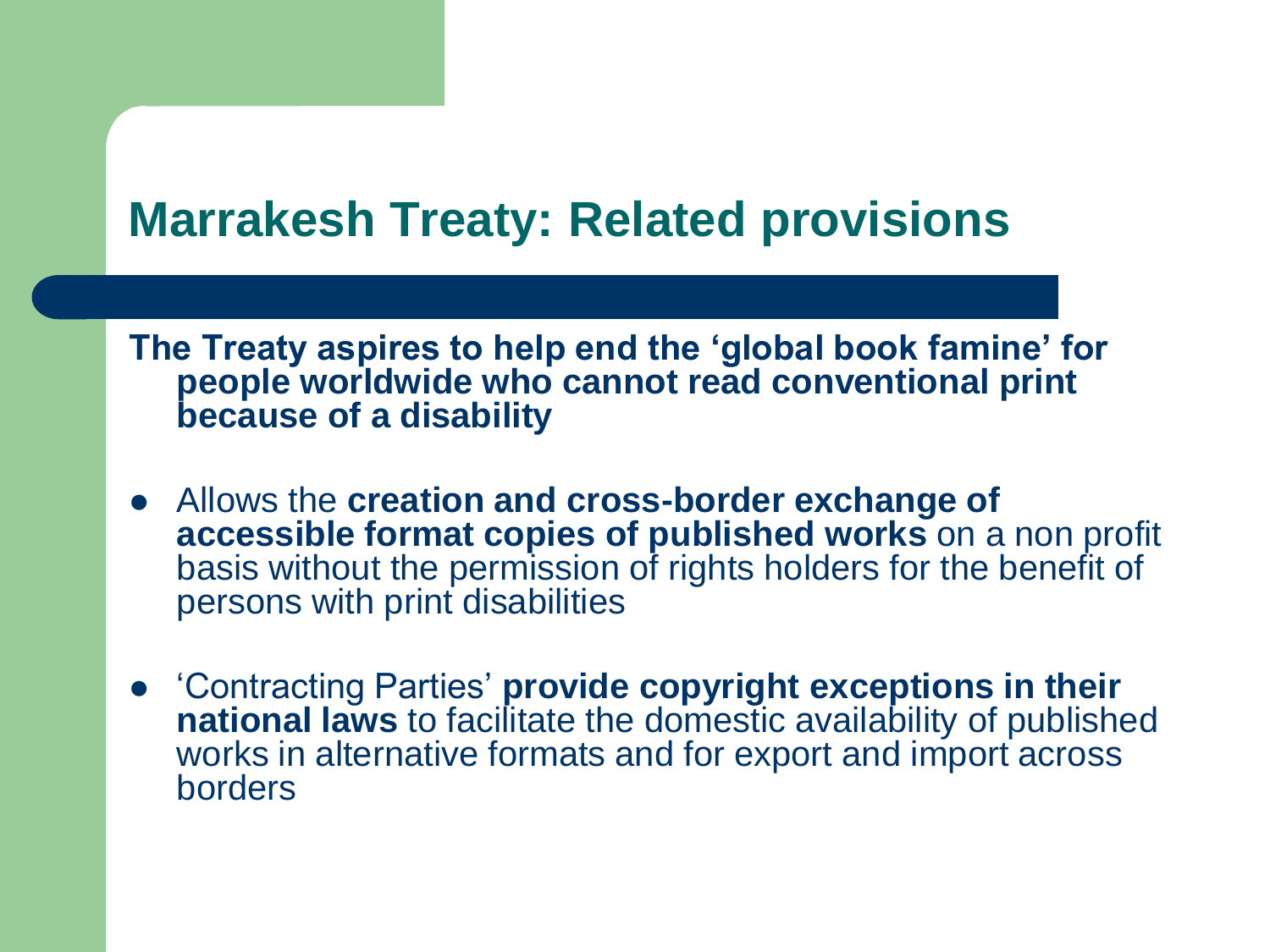### **Authorized Entity (AE) – What is it?**

- AE is a non-profit or government agency that produces published works in alternative formats and ensures those copies are made available *only* to people - 'beneficiary persons' - who are blind or otherwise print-disabled
- AE may receive financial support from government to provide education, instructional training, adaptive reading or information access to beneficiary persons on a non-profit basis.
- No approval process provided in the Treaty to qualify as an Authorized Entity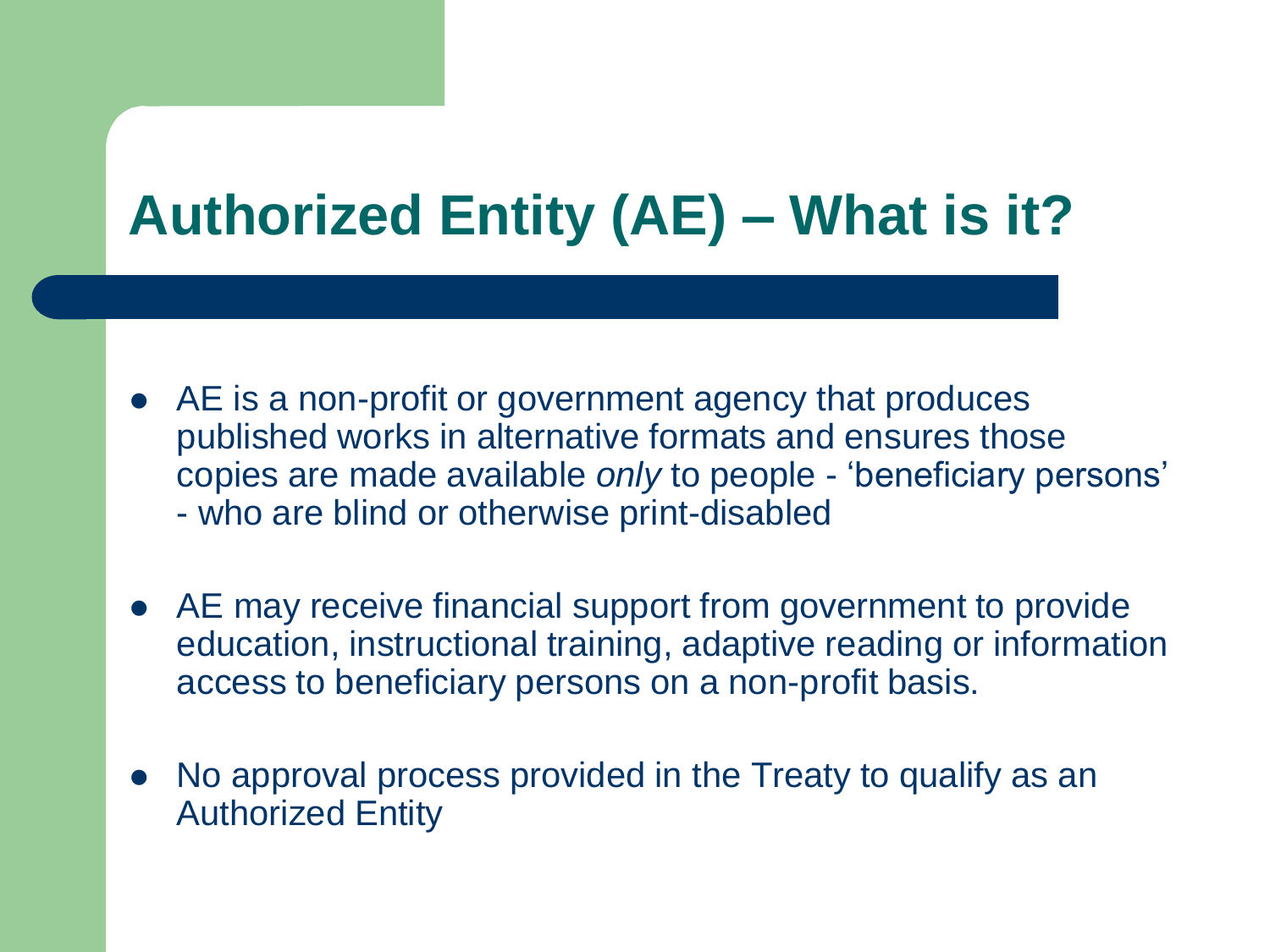### **Authorized Entity - Responsibilities**

Each AE is responsible for establishing its own practices:

- to determine that the persons it serves *are* 'beneficiary persons'
- to ensure accessible format copies are made available *only* to those beneficiary persons or to other AEs
- to discourage the reproduction, distribution and making available of unauthorized copies; and
- to maintain due care in, and records of, its handling of alternative format copies, while respecting the privacy of beneficiary persons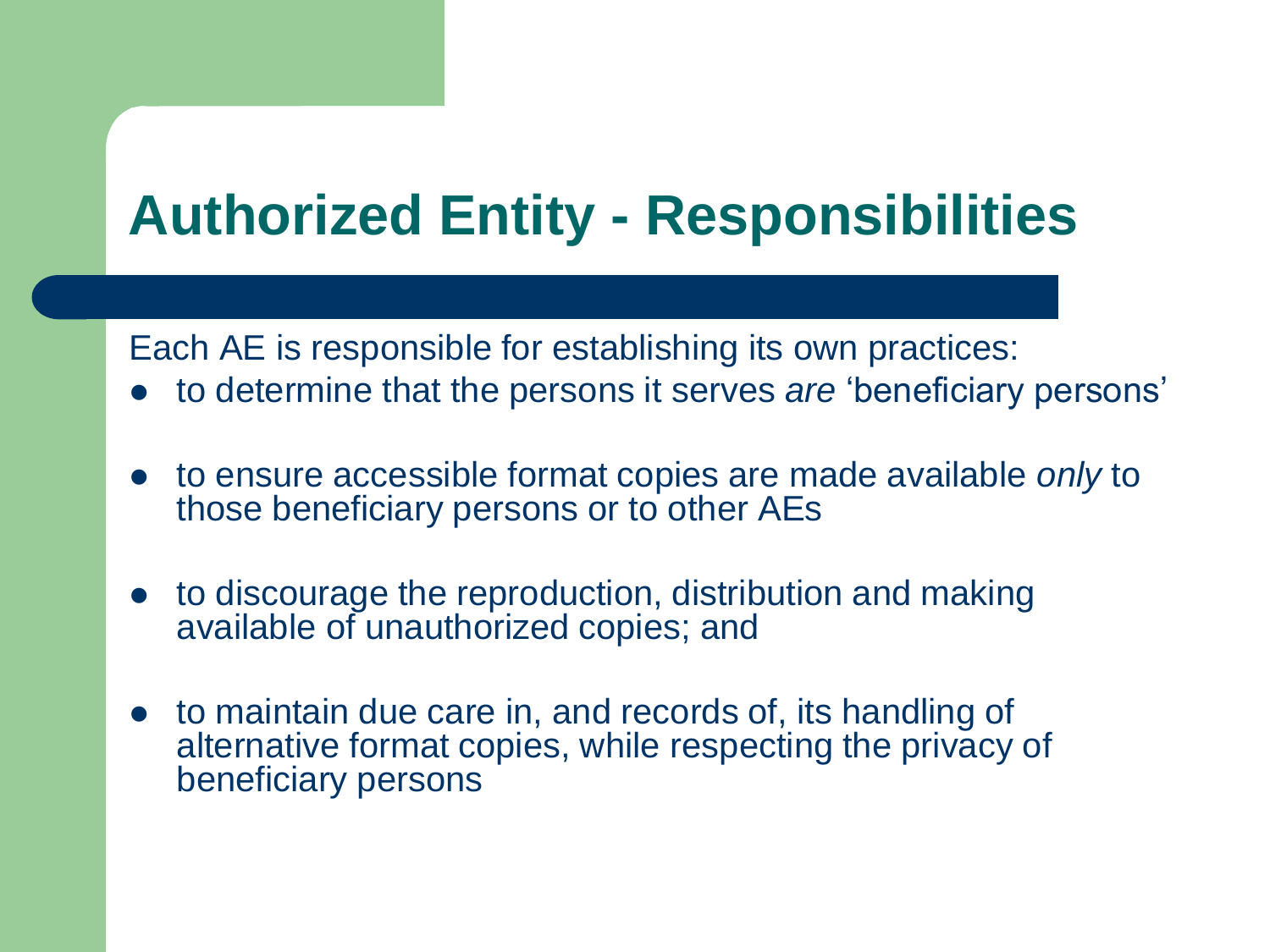# **Authorized Entities in National Law**

To facilitate availability of works in accessible formats for beneficiary persons

- Parties to the Treaty **provide in domestic copyright laws** for a limitation or exception to the right to reproduce published works in alternative formats, to distribute them, make them available to persons with print disabilities, and for their export and import across borders
- Such **limitation or exception in national copyright law may allow that**:
	- '**Authorized Entities**' are permitted to make accessible format copies of a work without the authorization of the rightsholder
	- obtain accessible format copies from another Authorized Entity, and
	- supply those copies to beneficiary persons by any means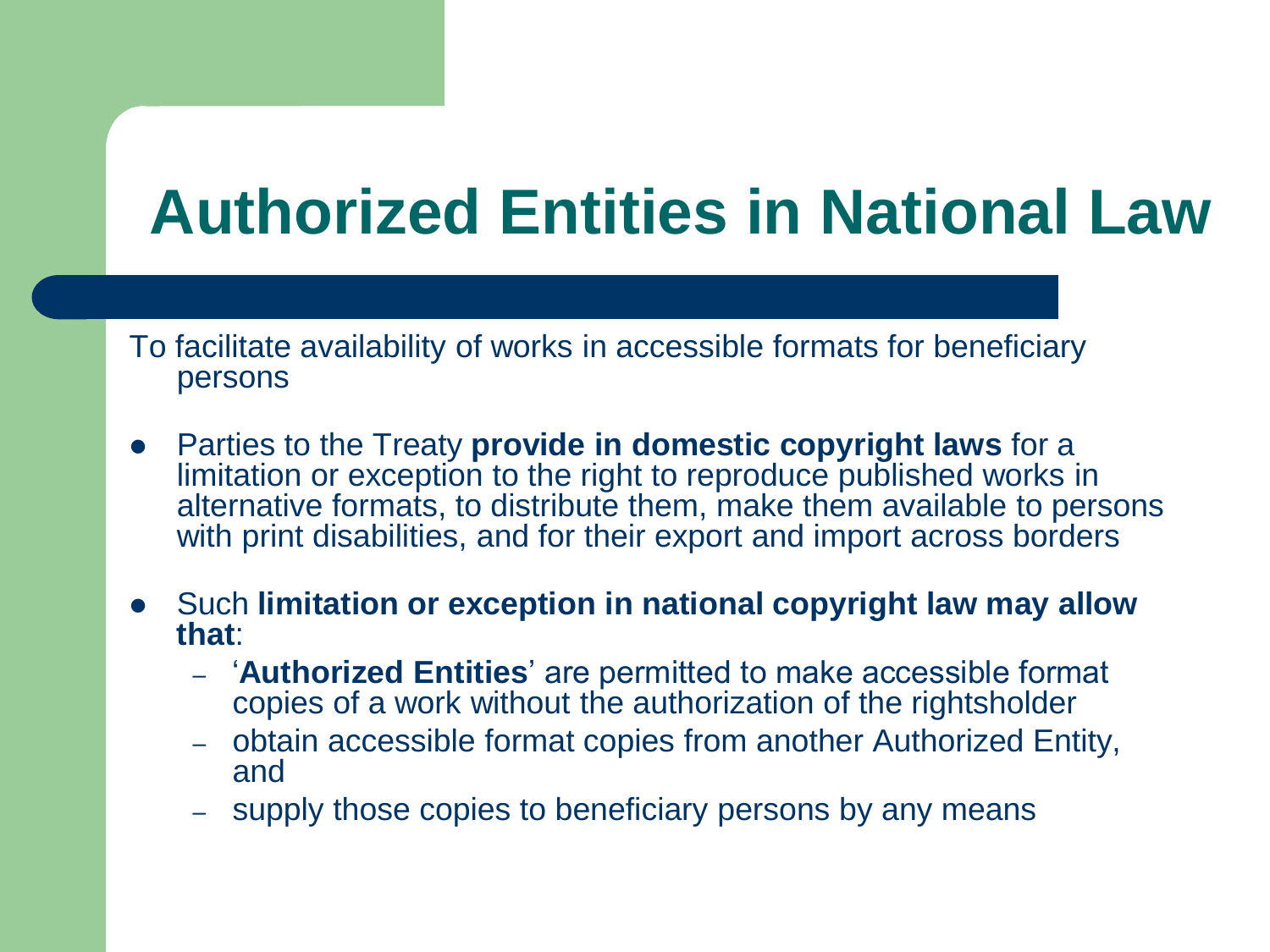# **Options for import/export**

Marrakesh provides legal framework for import/export of accessible copies; each AE determines how and with whom to exchange

*Some Options*:

- **Bilateral**  $\rightarrow$  **AE contracts with AE in another country** 
	- Agree terms with each AE and manage multiple contracts
	- Address operational processes and technical matters associated with *each*  exchange partner
	- If 'non-Marrakesh' country involved, AE must obtain title-by-title permission of rightsholder for cross-border transfer
- **In-country Consortium** or other entity representing  $AE \rightarrow$  Consortium contracts with consortium in another country
	- Consortium may assume responsibility for negotiating and managing contracts with other consortia, and for managing 'non-Marrakesh' country cross-border rights clearance
- **Accessible Books Consortium** (ABC)  $\rightarrow$  Single agreement with WIPO to participate in ABC Global Book Service for exchange of books among AE members worldwide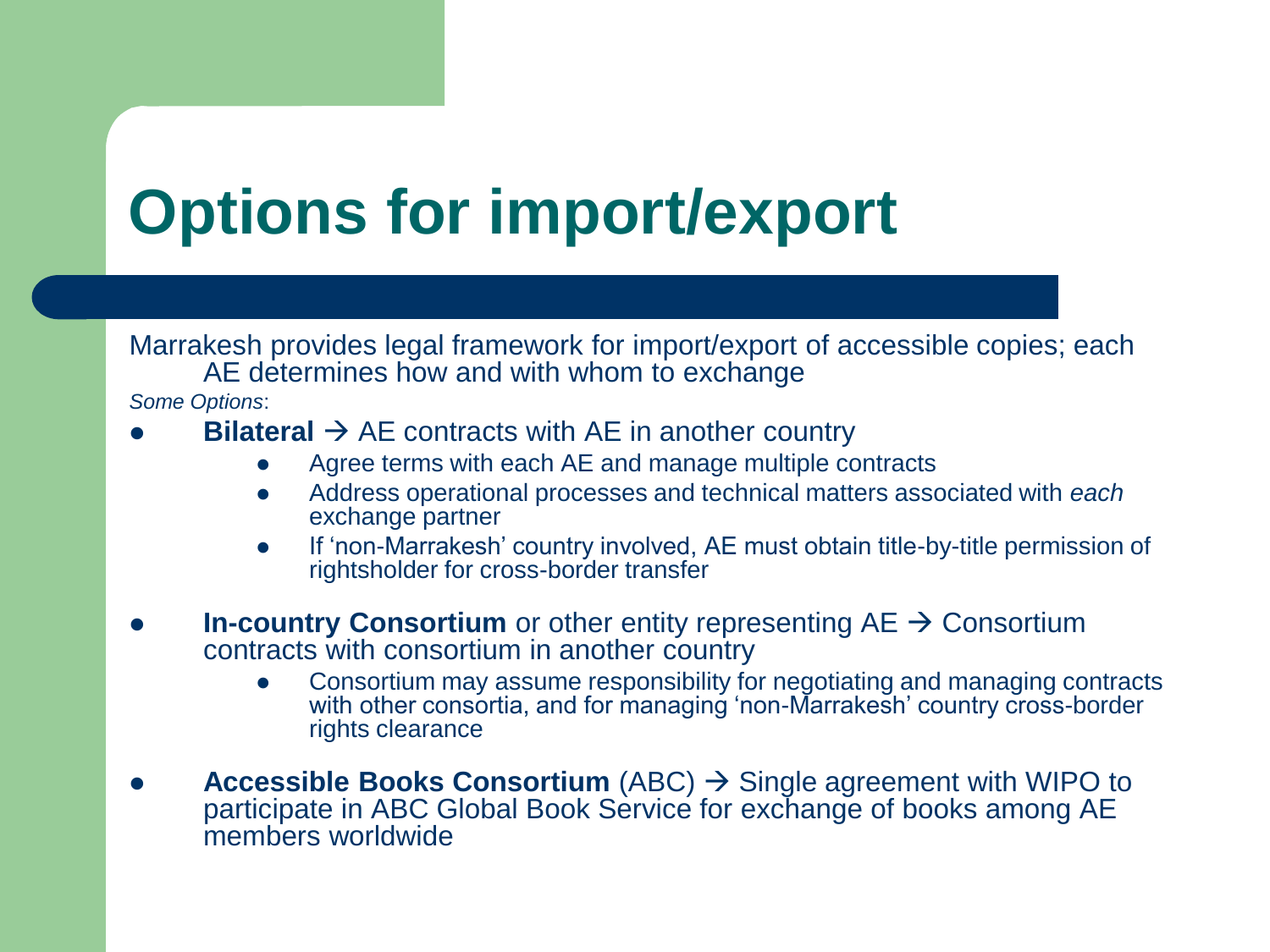# **Benefits of Import/Export**

…for the AE:

- **Avoids costly duplication** of production effort
- **Increases quantity** of published works in alternative formats AE can make available to its eligible users ('beneficiary persons')
- **Improves speed** with which new titles can be made available
- Facilitates ability of AE to **support language diversity** of its print-disabled population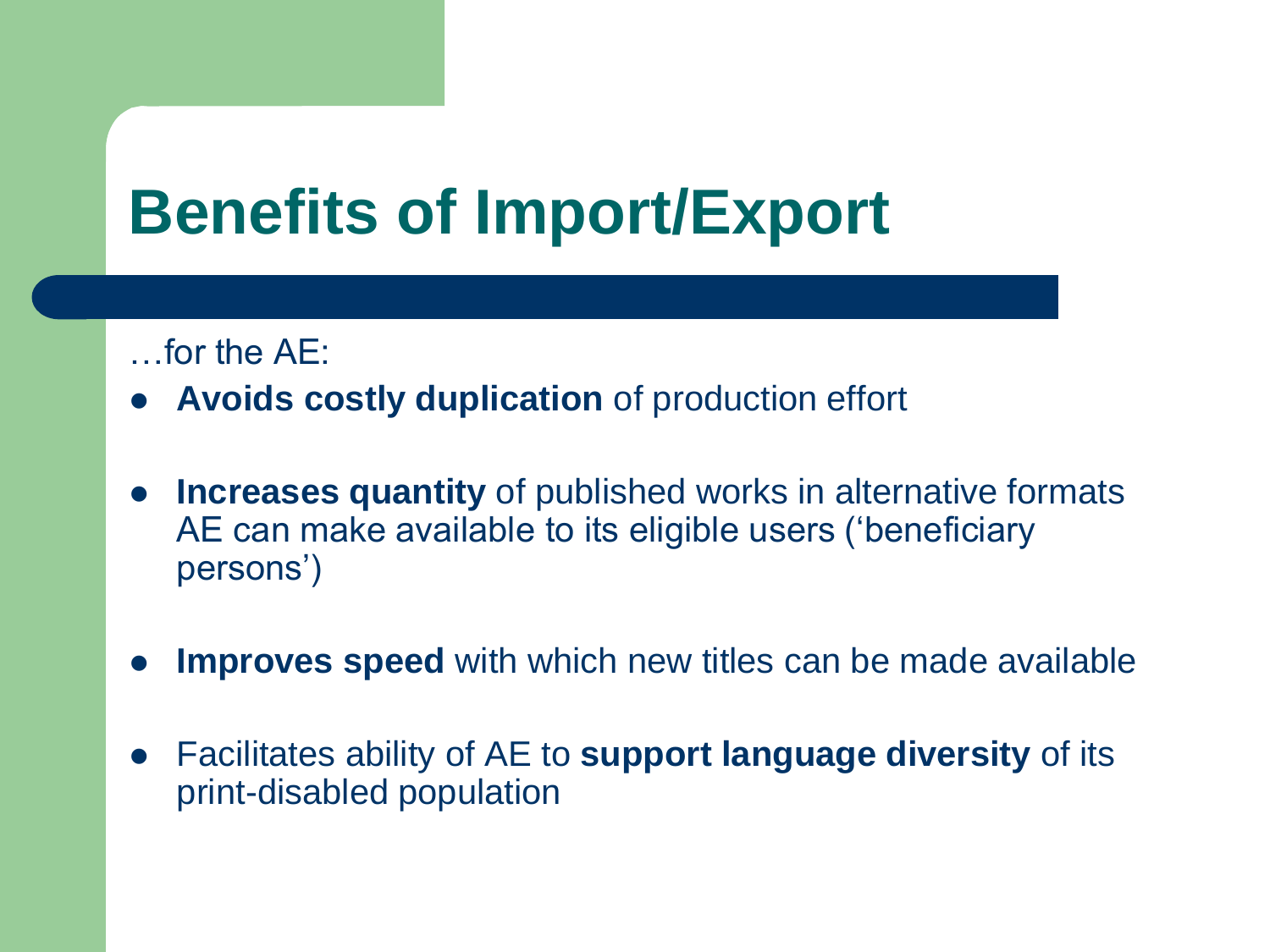# **Benefits of Import/Export**

…for the beneficiary person:

- **Increases quantity, selection and timeliness** of accessible published works
- Provides **more format choices** (braille, narrated audio, etext…)
- Provides **more language choice**
- **Ultimately…potential to provide** *equitable* **access to literacy for persons with print disabilities worldwide**